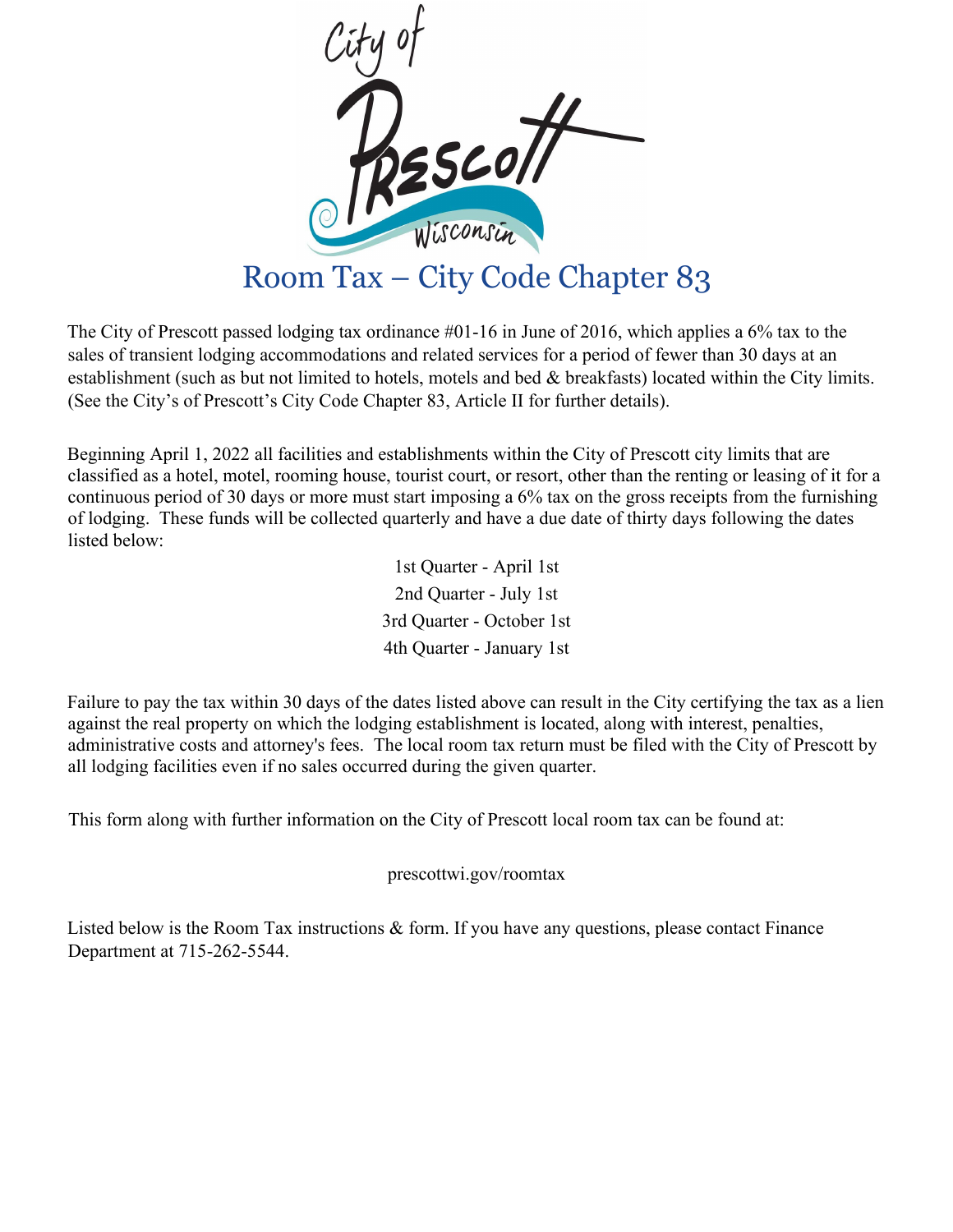

# **Local Room Tax Return**

This tax is mandated by The City of Prescott City Code Chapter 83

### *Please make check payable to the " City of Prescott"*

*Mail this form along with a check for the amount due (Line 10) to the address below.*

| (Not Corporate Name) |              |  |
|----------------------|--------------|--|
|                      |              |  |
|                      |              |  |
|                      | Zip          |  |
|                      |              |  |
|                      |              |  |
|                      | <b>State</b> |  |

**Due Date:**

| .<br>From                                                                                                                                    |                                                                   |
|----------------------------------------------------------------------------------------------------------------------------------------------|-------------------------------------------------------------------|
| Reporting period is one of the calendar year quarters                                                                                        | The due date is 30 days following the end of the calendar quarter |
| <b>LODGING TAX</b>                                                                                                                           |                                                                   |
| 1 Gross Lodging Sales                                                                                                                        |                                                                   |
| Written leases for 30 days or more other tax-<br><b>2</b> Less: Exclusions<br>exempt lodgings per City Code                                  |                                                                   |
| <b>3 Less: Lodging Bad Debts</b>                                                                                                             |                                                                   |
| 4 Plus: Collected Bad Debts                                                                                                                  |                                                                   |
| <b>5</b> Total Taxable Lodging Sales<br>Line 1 - Line 2 - Line 3 + Line 4                                                                    |                                                                   |
| 6 Room Tax Due<br>Line $5 \times 6\%$                                                                                                        |                                                                   |
| PENALTY AND INTEREST (IF APPLICABLE)                                                                                                         |                                                                   |
| <b>7</b> Penalty<br>If payment is not made by the due date, apply \$100                                                                      |                                                                   |
| 8 Interest<br>If payment is not made by due date, ((Line $6 +$ Line 7) $X 6\%)$<br>$\div$ 365) X Days past due. $\div$ 365) X Days past due. |                                                                   |
| 9 Total Penalty and Interest Due Line 7 + Line 8                                                                                             |                                                                   |
| TOTAL LODGING TAX, PENALTY, AND INTEREST                                                                                                     |                                                                   |
| <b>10 TOTAL AMOUNT DUE</b><br>Line $6 + Line 9$                                                                                              | Please make check payable<br>to City of Prescott                  |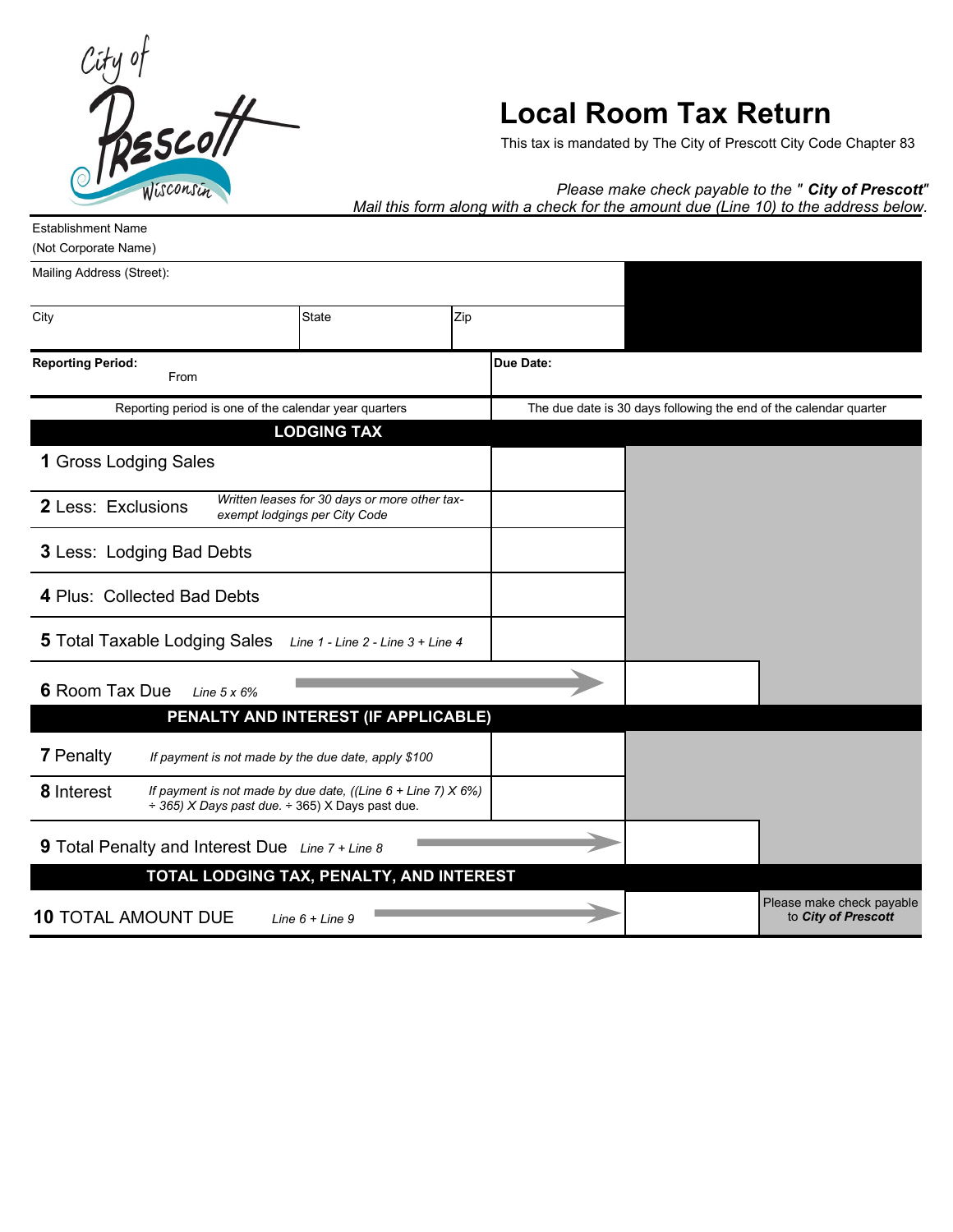I declare and certify under penalty of law that I have examined this statement and that to the best of my knowledge and belief, it is true and complete.

|                           |                                            | E-mail and the contract of the contract of the contract of the contract of the contract of the contract of the |  |
|---------------------------|--------------------------------------------|----------------------------------------------------------------------------------------------------------------|--|
| <b>Finance Department</b> | City of Prescott<br>Elizabeth Lansing      | Phone: 715-262-5544<br>E-mail: elansing@prescottcity.org                                                       |  |
|                           | 800 Borner St. North<br>Prescott, WI 54021 |                                                                                                                |  |

### **City of Prescott Local Room Tax**

The City of Prescott room tax applies to the sales of transient lodging accommodations and related services for a period of fewer than one month at an establishment (such as but not limited to hotels, motels and bed & breakfasts) located within the City limits. (See the City of Prescott's City Code Chapter 83 for further details). The tax is separate and is in addition to the 5.5% state sales tax. Amounts paid for transient lodging accommodations provided within the City limits are subject to the tax regardless of where the payments or reservations are made. Payments or reservations made in the City of Prescott for lodging outside the City limits are **not** subject to the City's room tax.

A Local Room Tax Return form must be completed quarterly (calendar quarter) by each establishment providing transient lodging even if there were no sales during the period. The completed form and the payment of the room tax are due to the City no later than 30 days after the end of the quarter. See City of Prescott's City Code Chapter 83 for failure to file.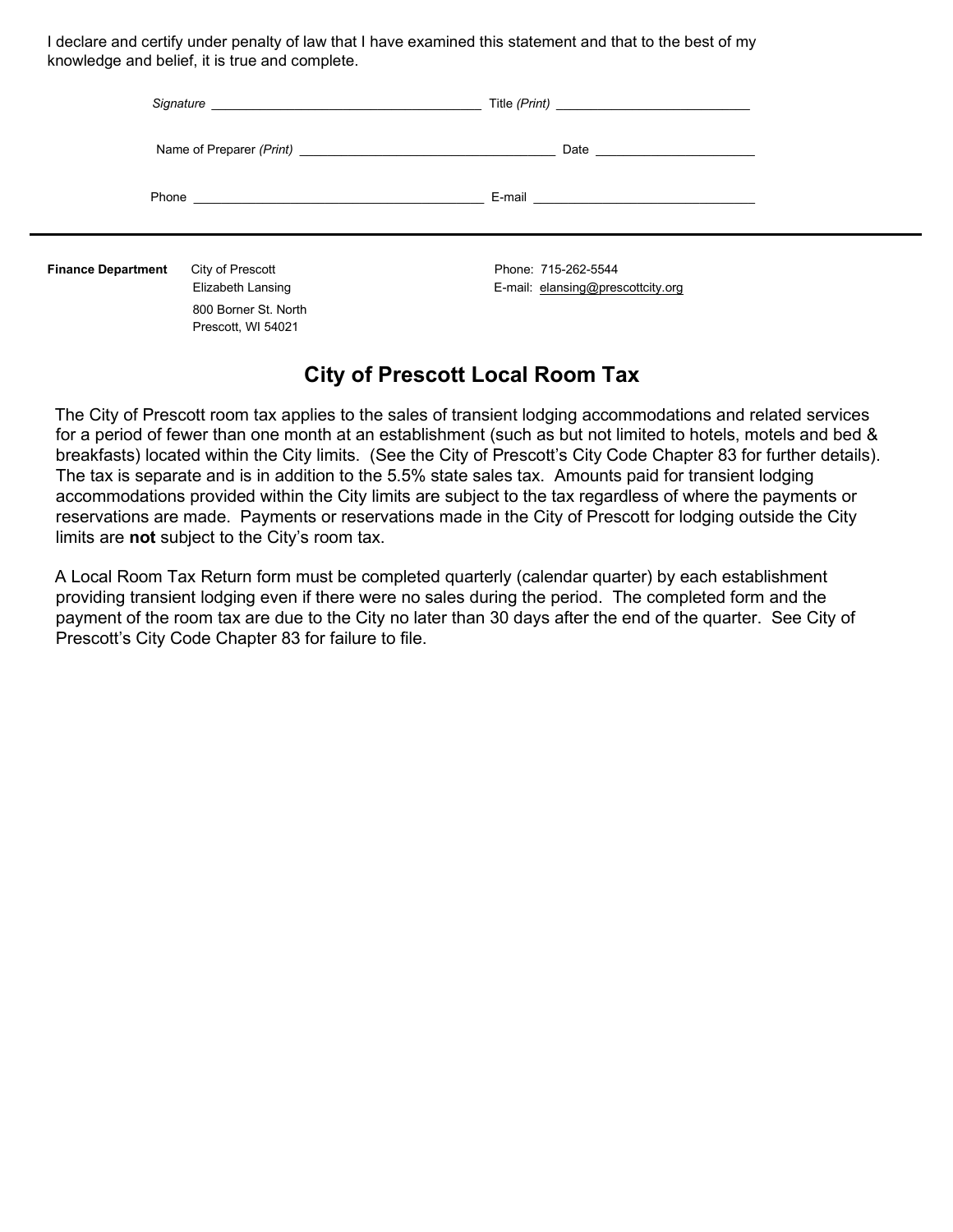### **Instructions for Room Tax Return**

The following instructions are to assist preparers in completing the City of Prescott Local Room Tax Return form:

#### **Line 1 Gross Room Sales**

List the total of all transient room sales that occurred during the period.

#### **Line 2 Less: Exclusions**

List all sales that are exempt from the room tax. See attached for a list of sales that are exempt from room tax during the period.

#### **Line 3 Less: Lodging Bad Debts**

List all lodging sales that were uncollectible during the period.

#### **Line 4 Plus: Collected Bad Debts**

List all lodging sales that were previously uncollectible and were then subsequently collected during the period.

#### **Line 5 Total Taxable Lodging Sales**

Line 1 (*Gross Lodging Sales*) less Line 2 (*Exclusions*), less Line 3 (*Lodging Bad Debts*) and add Line 4 (*Collected Bad Debts*).

#### **Line 6 Room Tax Total**

Multiply Line 5 (*Total Taxable Lodging Sales*) by 6% (City Room Tax).

#### **Line 7 Penalty**

If payment is not made by due date apply \$100 penalty

### **Line 8 Interest**

If the payment is not made by the due date, add Line 8 (*Room Tax Due*) to Line 9 (*Penalty*), then multiply the result by 6%. The result is the yearly interest amount. Then divide the yearly interest amount by 365 (days of the year). This result is the daily interest amount. Then multiply the daily interest by the number of days the payment is late.

#### **Line 9 Total Interest and Penalty Due**

Add Line 7 (*Penalty*) and Line 8 (*Interest*)

#### **Line 10 Total Amount Due**

Add Line 6 (*Room Tax Due*) and Line 9 (*Total Penalty and Interest Due*)

If you need further assistance, please call Beth Lansing at the City of Prescott. Beth can be reached at 715- 262-5544.